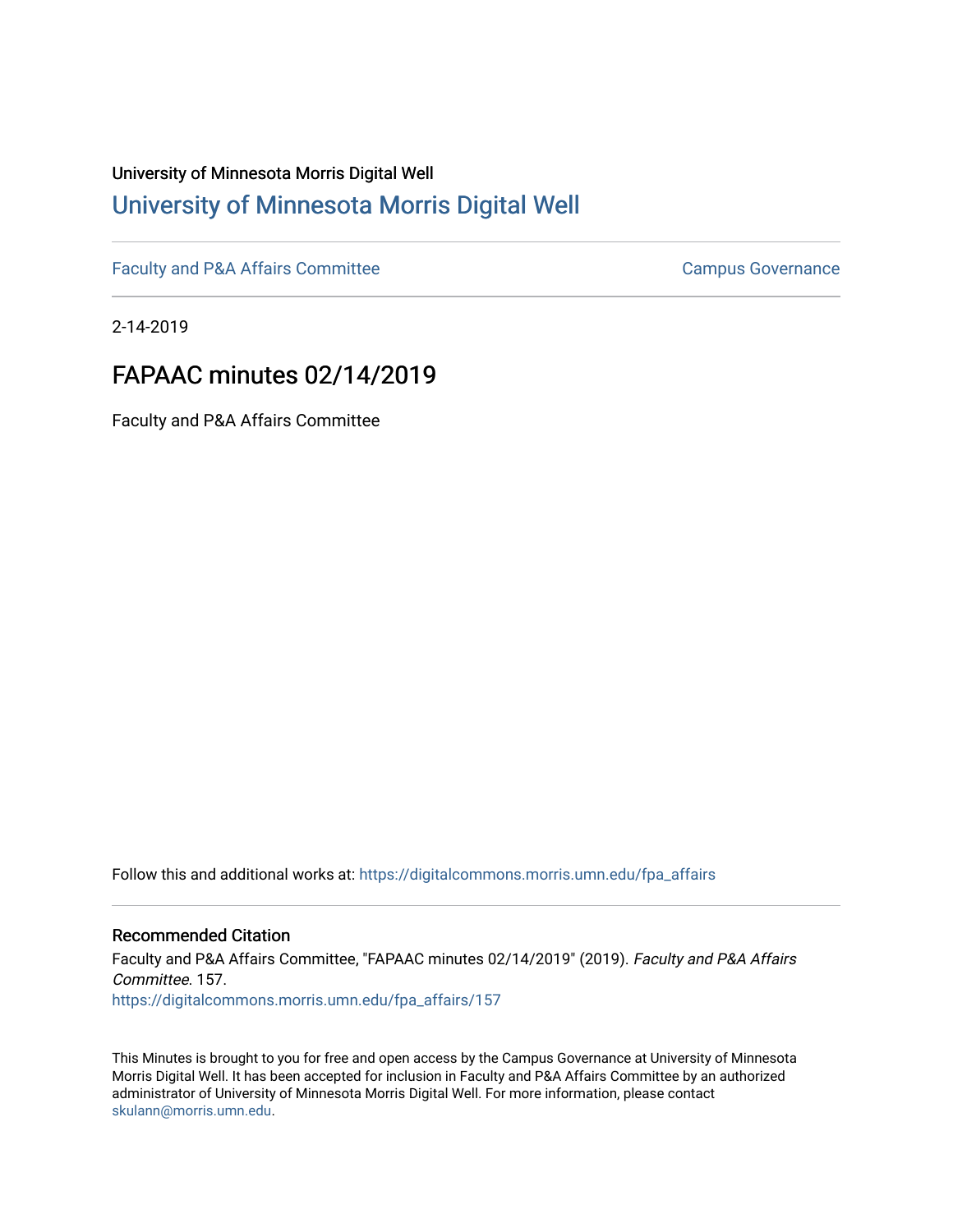Faculty P&A Affairs Committee Meeting Minutes Thursday, February 14, 2019 Imholte #218, 11:40 am – 12:40 pm.

Present: Chlene Anderson, Stephen Deslauriers, David Ericksen, Sara Lam, Bibhudutta Panda, Ray Schultz. Absent: Argie Manolis and due to attending curriculum committee - Peh Ng

Bibhudutta Panda called the meeting to order.

Minutes: December 13, 2018 meeting minutes reviewed and approved.

## **Agenda Items**

## **Full Committee Work:**

*Academic Personnel Plan – Faculty Promotional Tracks and Position Descriptions -* Discuss email to DCs about non-tenure track professional development and advancement

The Academic Personnel Plan Suggestions document has been edited. D Ericksen will meet with Sarah Mattson, Human Resources Director, for review of promotion tracks from other campuses. The committee continued further discussion about the document with the following additional suggestions:

- Do we need additional language for promotion content?
- Is the three-year threshold for term faculty the appropriate language? Some are hired for two years with most cases not a sense of long-term employment. Three years is usually the maximum length of contract with some positions expected to be a longer term.
- How should we move forward with this document? The work load subcommittee will continue with additional updates to the document and report to the full committee at the next meeting.

#### **Reports from Subcommittees:**

#### *Faculty and P& A of Color Subcommittee* **–** Chlene Anderson, Sara Lam, Argie Manolis

Update on Campus Climate work:

 Updates were completed on the cost of living information study. The subcommittee is asking how they should proceed with this information and sending it to Regent Omari. This document should be shared with Chancellor Behr for additional support. The subcommittee will work on this document and report at the next full committee meeting.

*Work Load Subcommittee* **-** Bibhudutta Panda, David Ericksen, Stephen Deslauriers, Ray Schultz

Discipline Coordinator Work:

 Nothing new to report. Will work on developing questions for a survey and report at the next full committee meeting.

UMM Award for Excellence:

 B Panda met with E Machkasova, Functions and Award committee chair, who informed that funding for this award may not be sustainable and suggested to possibly alternate every other year between the UMMAA Teaching Award and a research award, or add this or similar criteria to what already exists for an award but not take away from the award.